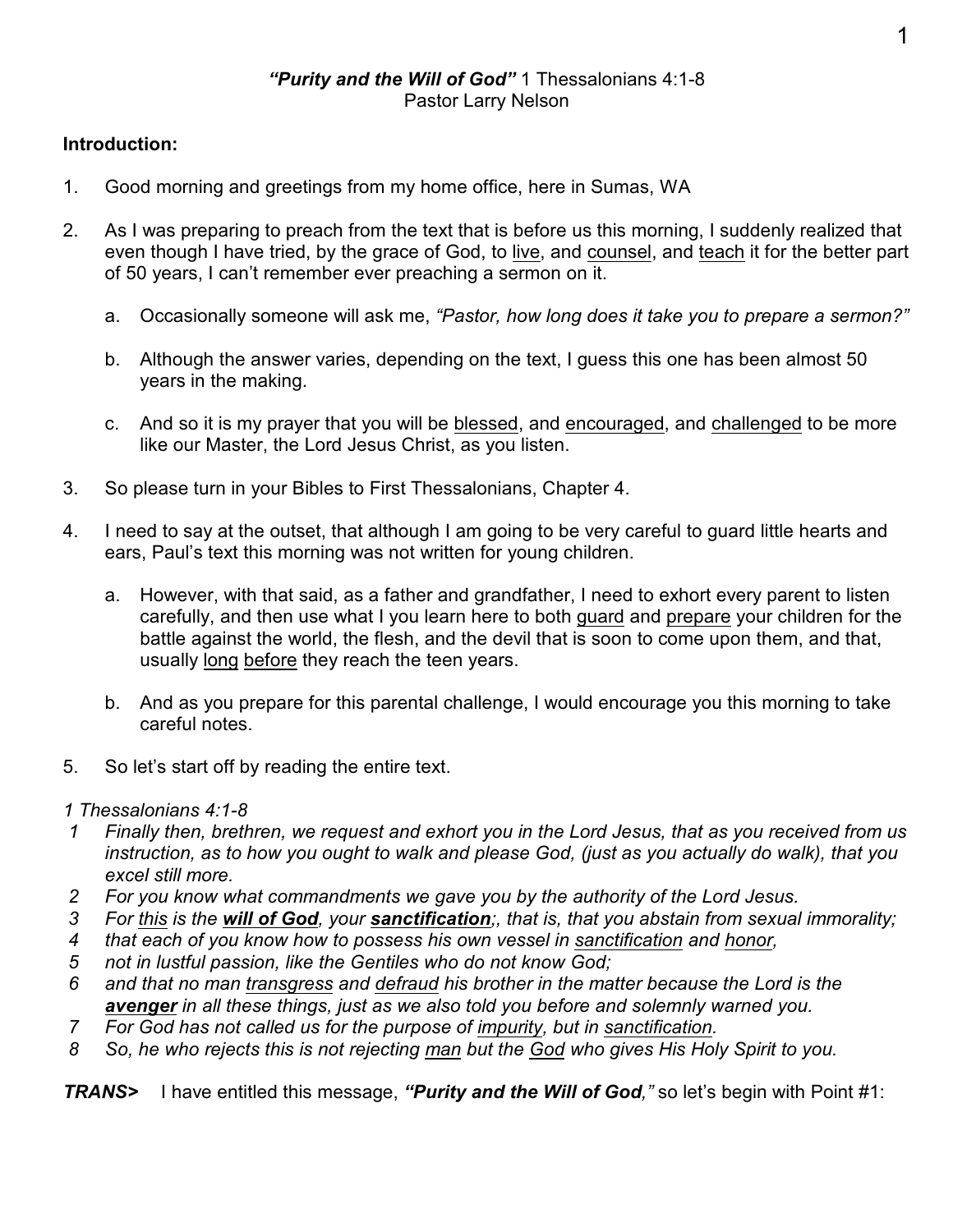#### **I. The Call to Excel in Sanctification** (4:1-3a) *<REPEAT>*

- A. Paul began this letter to the church at Thessalonica with praise and appreciation by commending them in verse 3 of chapter 1 for their *"... work of faith, and labor of love, and steadfastness of hope."*
	- 1. And then in verse 7, he continues his praise by declaring that this beloved congregation had become, *"... an example to all the believers in Macedonia and in Achaia."*
	- 2. Unlike the church at Corinth, which needed drastic correction, the church at Thessalonica was an exemplary congregation, and Paul does not hesitate to praise them for the good job that they were doing.
	- 3. But like any good coach, our text in 4:1, finds Paul exhorting them to *"excel still more."*
		- a. **<ILL>** Now I want to begin by saying, *"Without question, Rich Balswick was the best coach that I ever had!"*
		- b. And I will never forget his exhortations to us saying, *"We may not be the best team in the league, but we will be the best conditioned!"*
		- c. *"While the other teams are dragging their, you know what's down the court in the*  $4<sup>th</sup>$  quarter, we are going to run the legs off of them!"
		- d. *"Win or lose, we will not let up for a second until the last buzzer sounds!"*
		- e. Now one of the many things that I greatly appreciated about Coach Balswick was that when it came time for us to run conditioning wind-sprints, **up** and **down** the court, he did not just blow the whistle, he ran them with us.
		- f. There were many games that we won, not because we were better basketball players, but because we had a coach, like Paul, who cared about us, and who would cheer us on, to *"excel still more!"*
		- g. And when my young life seemed to be falling apart, it was Coach Balswick who put his hand on my shoulder, and assured me that things would get better someday.
		- h. So instead of taking my own life, the time came when I received Christ, and later I became a husband and father, and by God's grace, I have been in the ministry for 45 years.
- B. Paul begins this letter by thanking God for the faithfulness of the Thessalonian church, and as he starts Chapter 4, he reminds them that they were his *"brethren*,*"* his beloved brothers and sisters in Christ.
	- 1. And he praises them, for not just listening and receiving his instructions, as to how they ought to live as Christians, but also for the fact that they were obeying him in an exemplary way, as they endeavored to please God, and not just themselves.
- C. Unfortunately, all of us tend to forget the joy and zeal that we experienced in those early days after we became a Christian.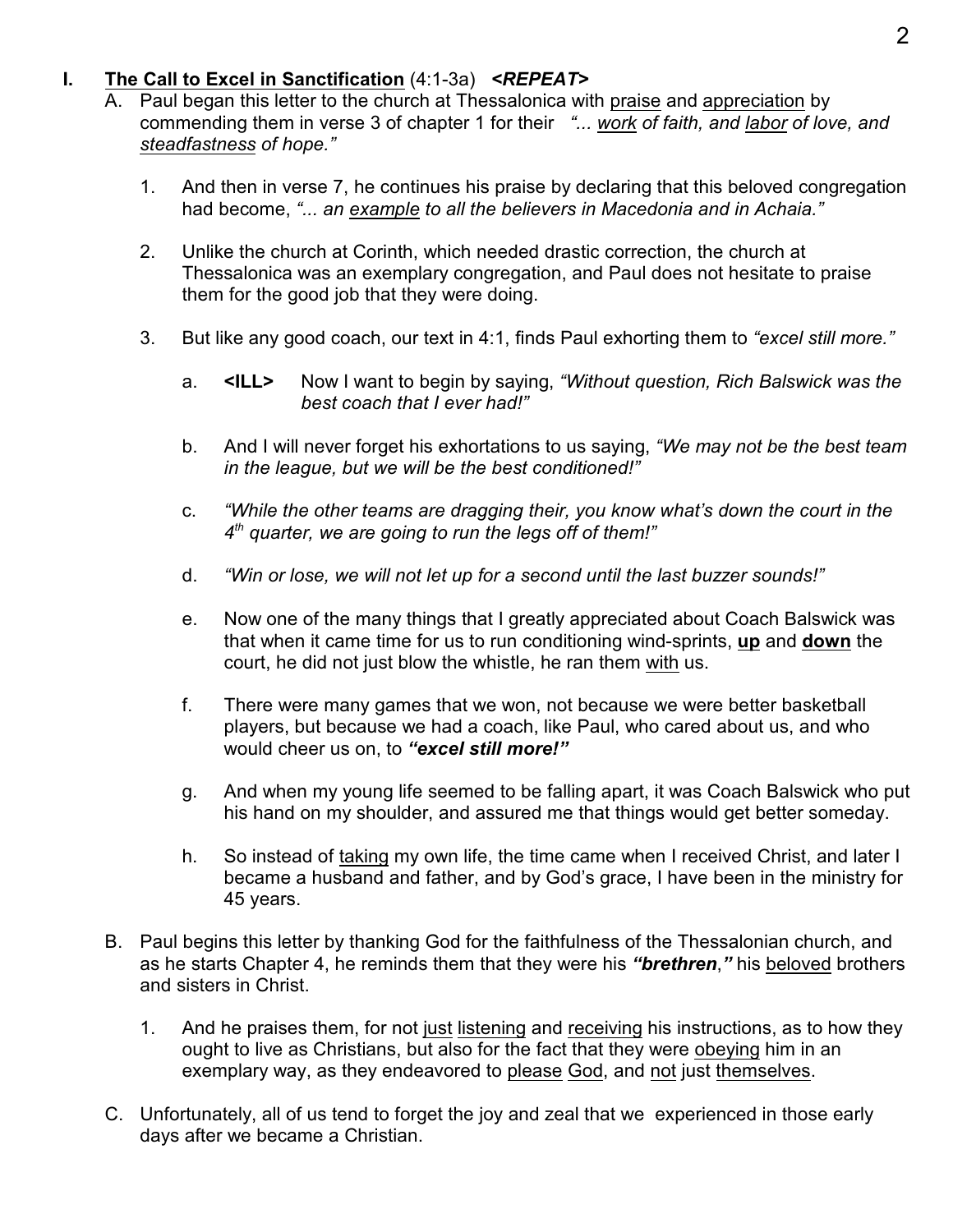- 1. Do you remember those days, when everything about the Bible and the Christian life was new?
- 2. Do you remember those days, when your appetite for God's Word was insatiable, as you spent hours reading the Bible, and seeking to conform your life to its commands?
- 3. But as with all new things, did the joy and wonder of your salvation and living the Christian life, eventually degenerate into just a **same-old / same-old**, and instead of pressing hard to glorify God, did you begin to just coast along, trying to feed off of yesterday's manna?
- 4. At the time of Paul's writing to the Thessalonian church, they were still burning hot in their faith and in their desire to please and honor God.
- 5. And so, with pastoral warmth, he exhorts them in our text to*, "excel still more."*
	- a. The word that Paul uses here for *"exhort"* is *<par-a-kal-oo*'*-men>,* which speaks of one who comes along side to help, and to encourage, and to comfort.
	- b. And it is interesting to note here that this has the same root meaning as *<par-aklay'-tos>*, which Jesus used to describe the Person and ministry of the Holy Spirit, where He said in:
- *John 16:7 "But I tell you the truth, it is to your advantage that I go away, for if I do not go away, the Helper, <par-a-klay'-tos>, will not come to you, but if I go— I will send Him to you.*
	- c. Paul was addressing this beloved church as a helper, and encourager, and yes, like a great coach, exhorting them to *"excel still more."*
	- d. ( ( ( So here is your *"Nelsonism"* for the day from *Coach Nelson*: *"Good better best, never let is rest, until the good is better, and the better is best!"* **<REPEAT>**
	- D. It is a biblical fact that knowing, pleasing, and living for God, only comes as we know Him through His written Word.
		- 1. The Apostle John wrote in:
- *1 John 2:14 "I have written to you, fathers, because you know Him who has been from the beginning. I have written to you, young men, because you are strong, and the word of God abides in you, and you have overcome the evil one."*
	- 2. In *Ephesians 6:16-17*, Paul commands every Christian to take:
- *16 ... up the shield of faith with which you will be able to extinguish all the flaming arrows of the evil one.*
- *17 And take THE HELMET OF SALVATION, and the sword of the Spirit, which is the word of God.*
	- 3. And from Jesus' own words in *Matthew 4* and *Luke 4*, we learn that in order to overcome temptation and sin and the devil, the Word of God must be in us.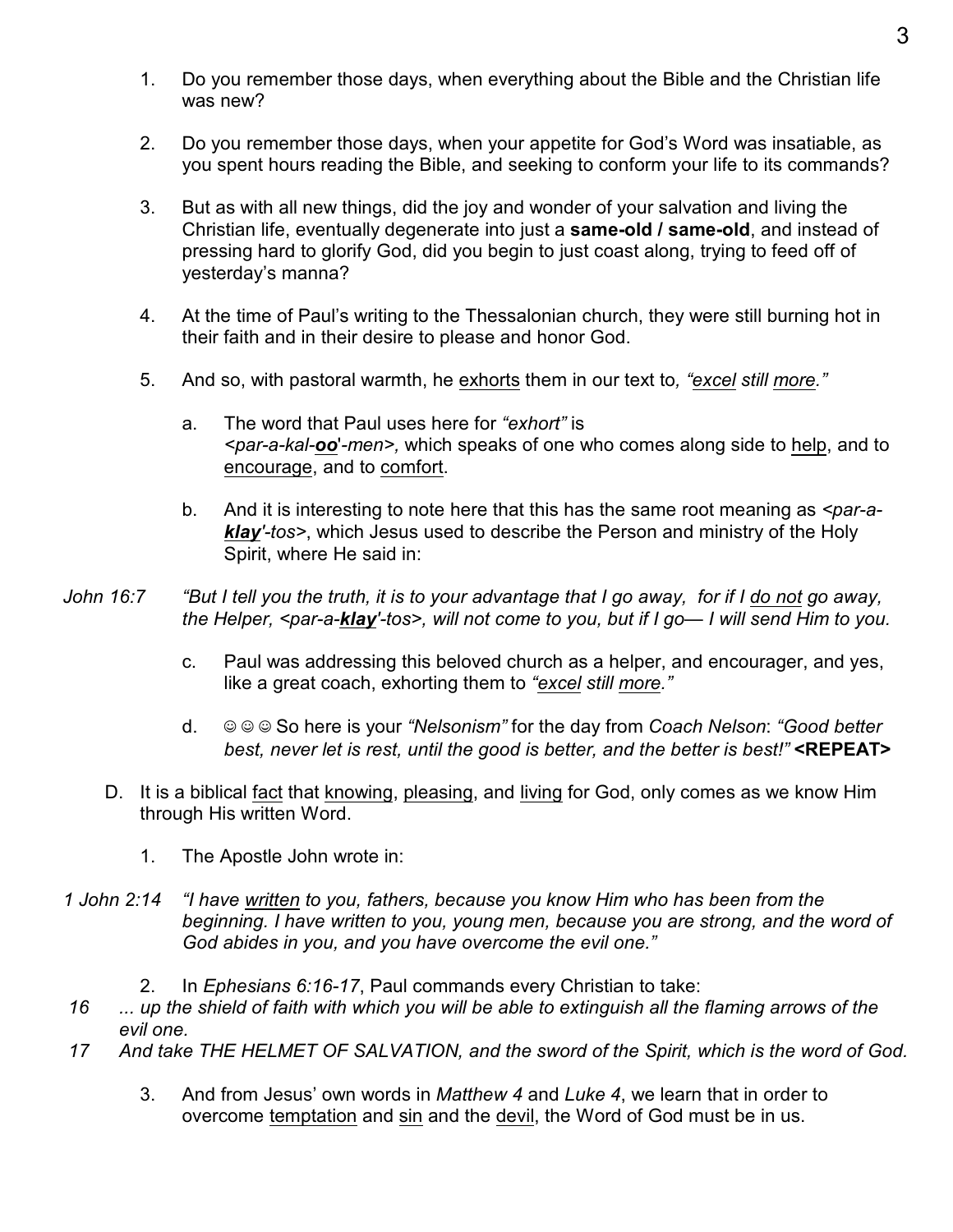4. David said in:

#### *Psalm 119:9-11*

- *9 How can a young man keep his way pure? By keeping it according to Your Word.*
- *10 With all my heart I have sought You; Do not let me wander from Your commandments.*
- *11 Your word I have treasured in my heart, That I may not sin against You.*
	- 5. Therefore, it is the memorized and internalized Word of God that the Holy Spirit brings to our mind, in the moment of temptation, so that we can stand in His strength, and not give into sin.
	- E. Although Paul begins this 1 Thessalonians 4:1 text as an encouraging shepherd and coach, reminding them of his previous in-person instructions to them, he quickly reminds them in verse 2, that none of his exhortations were merely suggestions.
- *1 Thessalonians 4:2 "For you know what commandments we gave you by the authority of the Lord Jesus."*
	- 1. And what he was about to say next was going to be no different.
	- 2. The word *"commandments" <par-ang-gel-ee'-ahs>* is only used 5 times in the New Testament, and it means a strong, powerful, authoritative order given by a commanding military officer.
	- 3. It is the word that was used by the high priest of the Jewish Sanhedrin, in Acts 5:28, where he reminded Peter and John of his command for them not to speak about Jesus.
	- 4. It is also used in Acts 16:24, when the Philippian jailer received the command to lock Paul and Silas into the inner prison.
	- 5. And then in 1 Timothy 1:18-19, Paul commanded young Pastor Timothy to *"... fight the good fight ... keeping faith and a good conscience ..."*
	- 6. Simply put, the first two verses of 1 Thessalonians 4 lay the foundation of authority for the strong exhortations that he was going to give in the next 6 verses.

**TRANS>** Which brings us to:

*1 Thessalonians 4:3a "For this is the will of God, your sanctification ..."*

- F. As the slaves of our Master, the Lord Jesus Christ, every Christian is called to understand and obey *"the will of God."*
	- 1. And this is one of the clearest commands of scripture for every Christian, *"For this is the will of God, your sanctification* ..."
	- 2. *Sanctification <hag-ee-as-mos'>* is only used ten times in the New Testament, and three of them are right here in this text.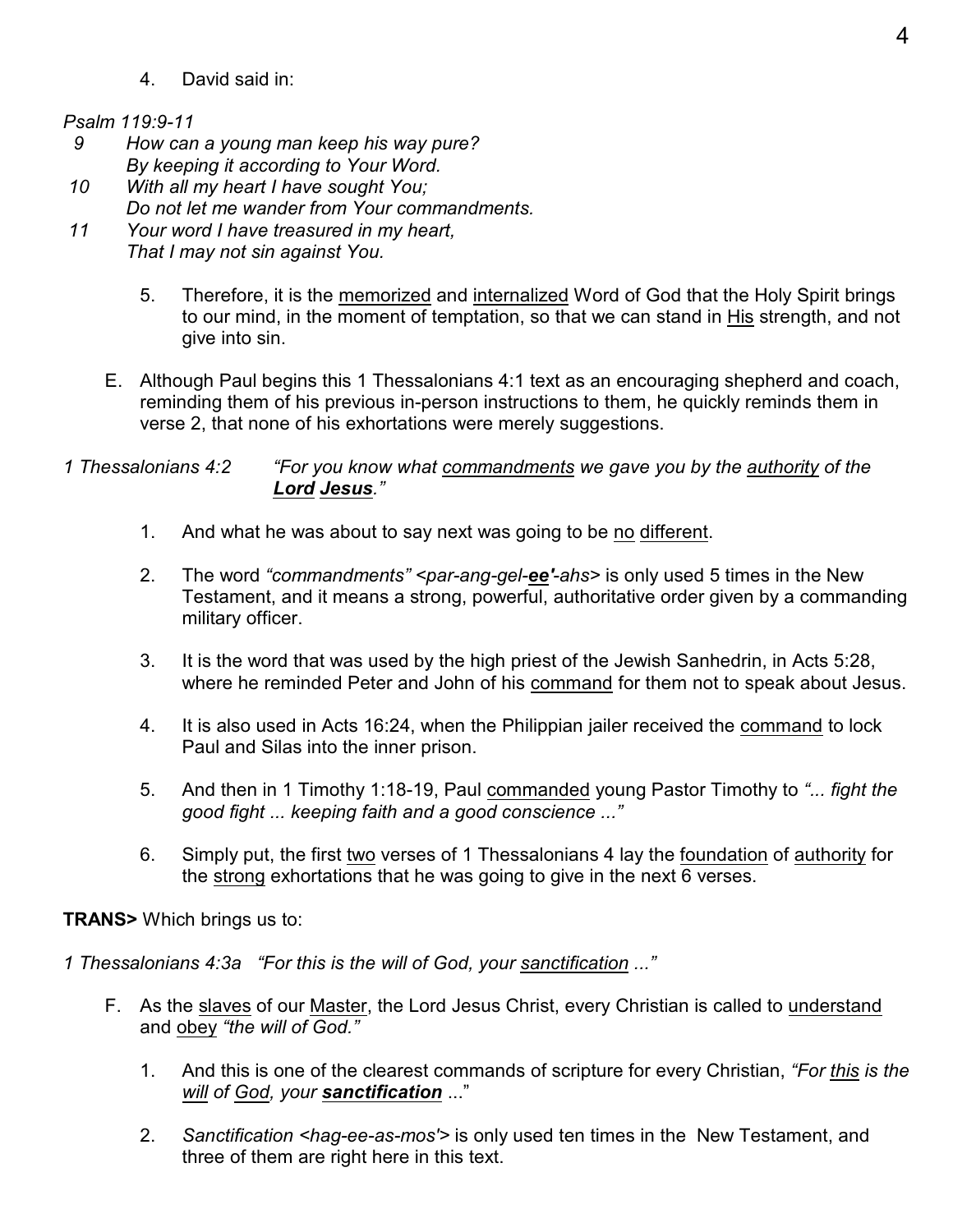3. *<hag-ee-as-mos'>* is also translated as *"holiness."*

*Hebrews 12:14 "Follow peace with all men, and holiness <hag-ee-as-mos'> without which no man shall see the Lord"*

- 4. *Sanctification* means to separate, or to set apart something for a special purpose.
	- a. Here is a way to remember the meaning of *sanctification* that you will never forget.
	- b. Most of us can remember times when your wife or mother was baking cookies, and the wonderful aroma was caaaalling to you from afar.
	- c. And as the locusts descended upon the kitchen, we can all remember these words, *"Hands off!, You'll just have to wait!, These cookies are for the church potluck tomorrow."*
	- d. She could have said, *"Hands off, these are <hag-ee-as-mos'> these are sanctified cookies!"*

**TRANS>** Which brings us to Point #2 in our Sermon Outline:

## **II. The Command to Abstain from Sexual Immorality** (4:3b-4) *<REPEAT*

## *1 Thessalonians 4:3-4*

- *3 For this is the will of God, your sanctification, that is, that you abstain from sexual immorality,*
- *4 that each of you know how to possess his own vessel in sanctification and honor,*
	- A. For at least the last 60+ years, western society has been undergoing a sexual revolution, where millions of people now worship at the altar of sexual gratification.
		- 1. Today, most of our society believes that any kind of consenting sexual behavior, regardless of biological gender, is just another form of acceptable recreation.
		- 2. And thanks to leaders like President Bill Clinton, who looked into the cameras 21 years ago and declared, *"I did not have sex with that woman,"* most of western society today believes that anything short of actual sexual intercourse is not **sex** at all.
			- a. And because of this, there are even so-called *"Christians"* today, who believe that recreational physical contact and gratification are just fine, just so long as they don't actually have sexual intercourse.
		- 3. But the Bible provides crystal clear definitions on this matter.

## *1 Corinthians 6:9-10*

- *9 Or do you not know that the unrighteous will not inherit the kingdom of God? Do-not-bedeceived, neither fornicators, nor idolaters, nor adulterers, nor effeminate, nor homosexuals,*
- *10 nor thieves, nor the covetous, nor drunkards, nor revilers , nor swindlers, will inherit the kingdom of God.*
	- 4. *"Adulterers"* are married people who have sexual relations with anyone other than their own spouse.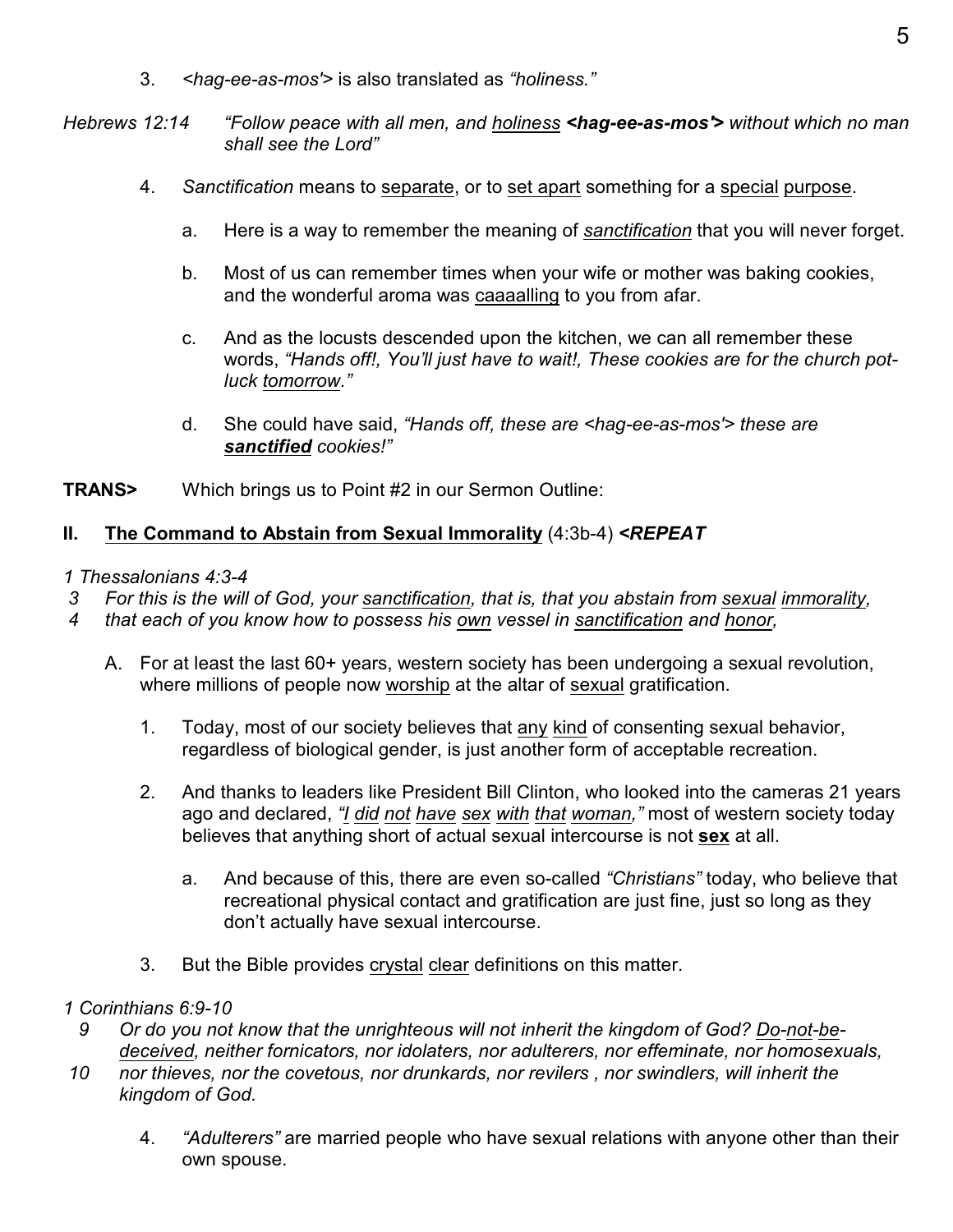- 5. But when Paul speaks of *"fornicators,"* both here and elsewhere in scripture, most of us in the English speaking world, just think of this as being sexual intercourse before marriage, but the Greek is much more general than that.
- 6. The Greek word that we translate as *"fornicators"* is *<por-ne'-ah.>*
- 7. And when *<Por-ne'-ah>* is used in the Bible, it is actually a very general word which speaks of any form of physical touching that stirs up sexual desires in anyone other than one's husband or wife.
- 8. Now although *<por-ne'-ah>* would certainly include intercourse, it is much broader word than that.
- 9. So in point of fact, Bill Clinton lied, and according to Scripture, he really did *"... have sex with that woman."*
- 10. Now please look again at our text.

#### *1 Thessalonians 4:3-4*

- *3 For this is the will of God, your sanctification, that is, that you abstain from sexual immorality, <por-ne'-ah>*
- *4 that each of you know how to possess his own vessel in sanctification and honor,*
	- B. Now this can get a little confusing, so listen carefully.
		- 1. If you guessed that our English word, *"pornography"* comes from the Greek word *<porne'-ah>* you would be right.
		- 2. And although the production of these photographic images is certainly dealing with biblically defined *<por-ne'-ah>* the actual looking at them is not, because the observer is not engaging in physical contact with the pornographic actors.
		- 3. Now lest you think that looking at pornography is permitted, Jesus made it clear that it is NOT in!

## *Matthew 5:27-28*

- *27 You have heard that it was said, 'You shall not commit adultery',*
- *28 but I say to you, that everyone who looks at a woman, with lust for her, has already committed adultery with her in his heart.*
	- 4. So it is not just the physical act of *<por-ne'-ah>* which is forbidden, because Jesus also warned us against lust, which is the fantasy of committing *<por-ne'-ah>* in the one's mind.
	- 5. Although the physical acts of *<por-ne'*-ah> and the viewing of pornography are both wrong and sinful, they are not the same thing.
	- 6. In the Old Testament, the sexually immoral were hauled out of the camp and stoned to death, but those who lust in their heart are commanded to repent, and yield to the Lordship of Christ in their lives.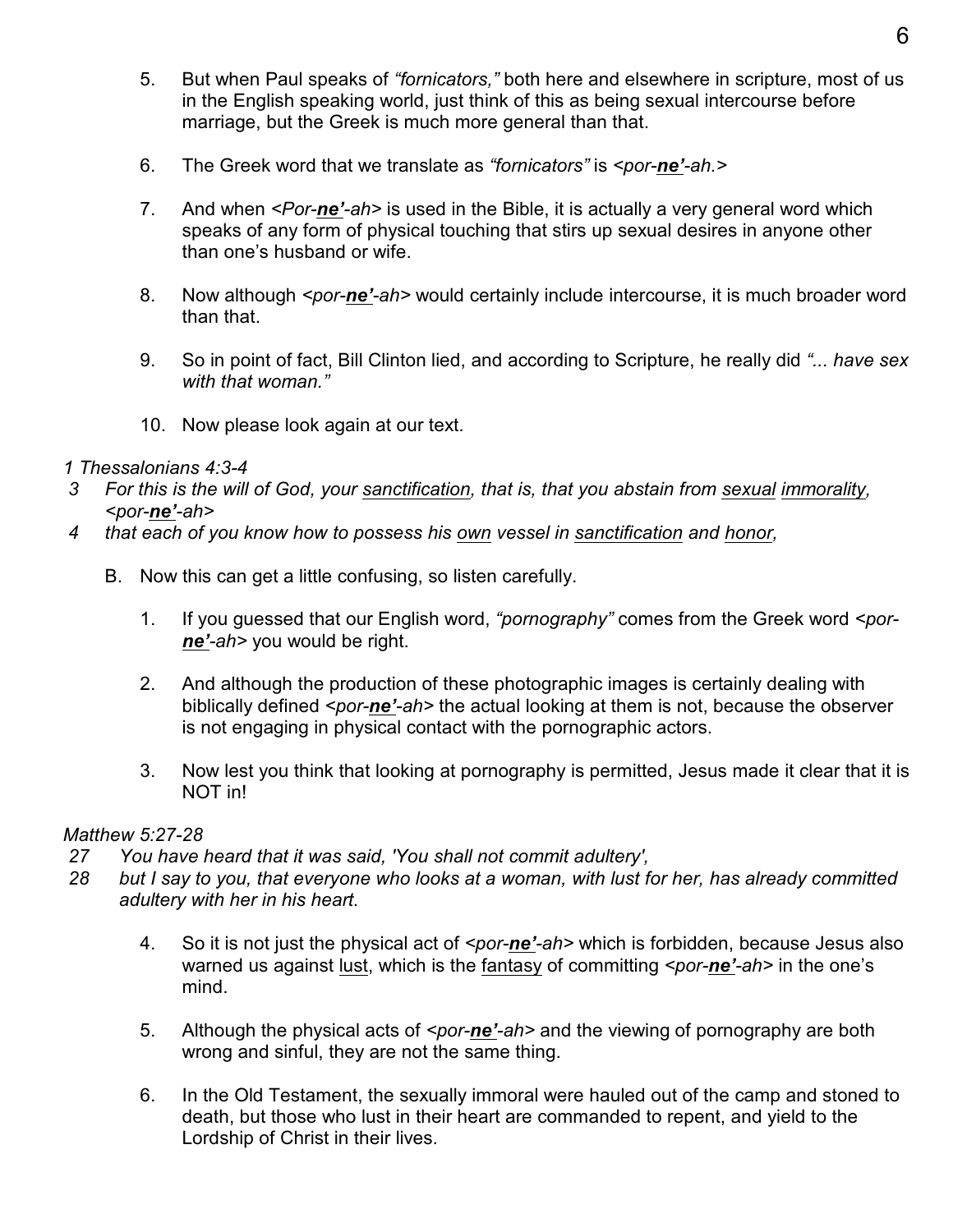- C. Now please notice how Paul uses a poetic metaphor in verse 3 of our text, where he exhorts every Christian to learn *"... how to possess his own vessel in sanctification and honor."*
	- a. God created us with the capacity to enjoy the pleasures of sexual love and gratification, but only between a man and a woman, and that only within the bounds of marriage.
	- b. So according to our text, every aspect of our sexuality is to be *sanctified*, set apart and reserved for marriage, which is the only *honorable* way to engage in sexual relations, PERIOD!
	- c. And the writer of Hebrews tells us in Hebrews 13:4 that

### *Hebrews 13:4 "Marriage is to be held in honor among all, and the marriage bed is to be undefiled, for fornicators <por-ne'-ah> and adulterers God will judge."*

*TRANS>* Which brings us to Point #3 in our Sermon Outline.

## **III. The Contrast Between Believers and Unbelievers** (4:5) *<REPEAT>*

- A. While western civilization is becoming more and more perverted by the day, it still does not rise to the utter depravity and sexual perversity of the Greco-Roman debauchery of the First Century.
	- 1. Along with all the sexual revolution and perversion that we are seeing today, all of the major Gentile cities in Paul's day, accepted pedophilia, transvestism, even infanticide as being quite normal.
	- 2. And for 1000s of years, many of the world's false religions, have included ritual prostitution as a form of *"worship."*
	- 3. For example, the Temple of Aphrodite in Corinth is said to have employed a 1000 priestesses, who were nothing less than temple-prostitutes.
	- 4. And it was into the perverted cities of Corinth and Thessalonica that the Apostle Paul planted churches.
	- 5. Now I have no doubt that many, if not most, of Paul's early converts were quite accustomed to the perverted lifestyles of this culture.
	- 6. So he commanded them in *1 Thessalonians 4:4-5*, saying:

## *1 Thessalonians 4:4-5*

- *4 that each of you know how to possess his own vessel in sanctification and honor,*
- *5 not in lustful passion, like the Gentiles who do not know God;*
	- 7. The word *Gentile* has two meanings in scripture.
		- a. While most of the time it just refers to anyone who is a non-Jew, but here Paul is speaking about those who are not Christians.
		- b. So Paul is commanding the church at Thessalonica to not live in *"lustful passion,"* like their unbelieving neighbors did, and even as they once did.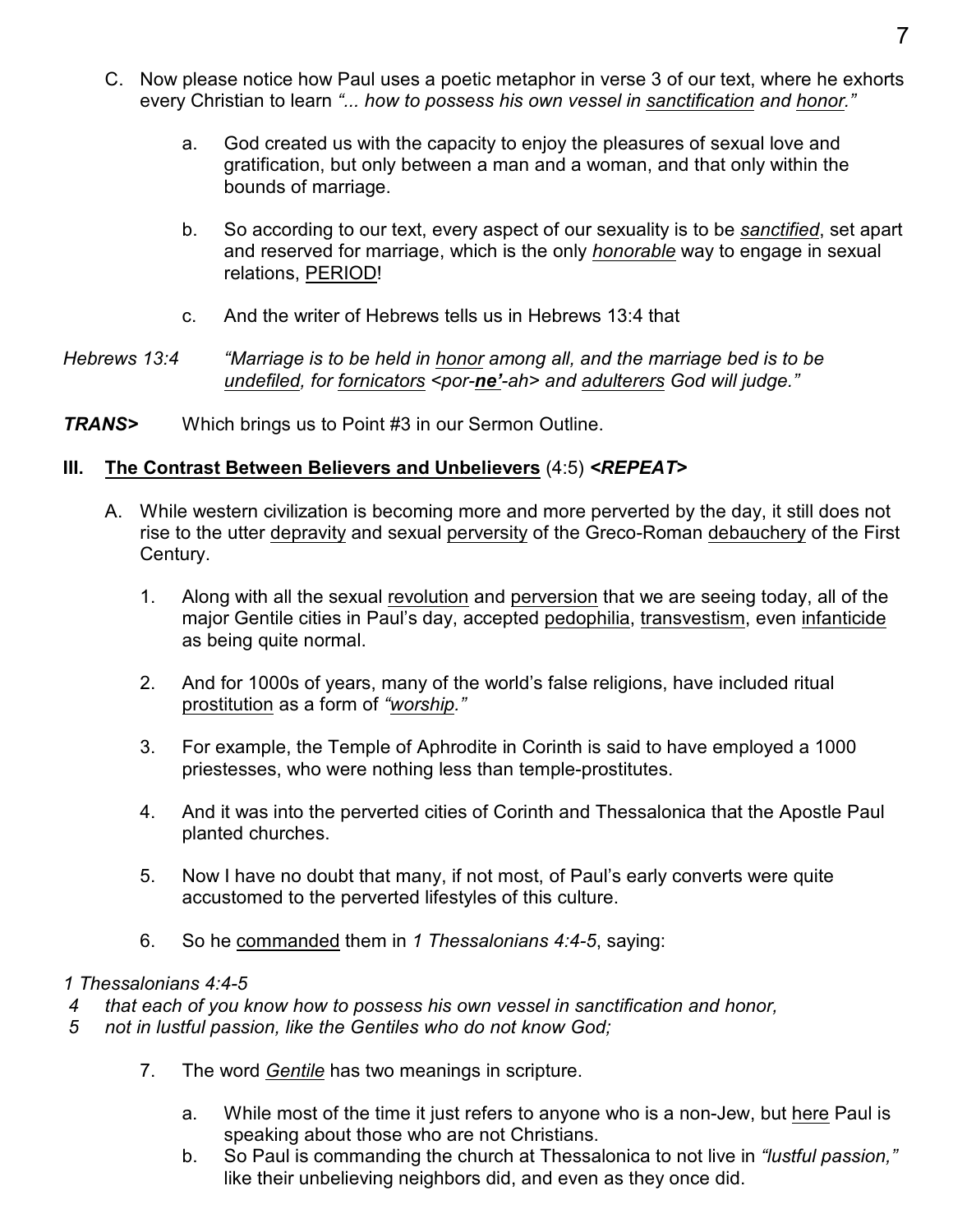8. Listen to Paul's description of all people before they receive Christ in: Ephesians 2:1-3

*Ephesians 2:1-3*

- *1 And you were dead in your trespasses and sins,*
- *2 in which you formerly walked according to the course of this world, according to the prince of the power of the air, of the spirit that is now working in the sons of disobedience.*
- *3 Among them we too all formerly lived in the lusts of our flesh, indulging the desires of the flesh and of the mind, and were by nature children of wrath, even as the rest.*
	- a. But praise be to God who did not leave us there! For Paul goes on to say in:

## *Ephesians 2:4-6*

- *4 But God, being rich in mercy, because of His great love with which He loved us,*
- *5 even when we were dead in our transgressions, made us alive together with Christ (by grace you have been saved),*
- *6 and raised us up with Him, and seated us with Him in the heavenly places in Christ Jesus,*
	- b. And then he described what was to come next in:
- *2 Corinthians 5:17 "Therefore if anyone is in Christ, he is a new creature, the old things passed away, behold, new things have come."*
	- c. And that is what Paul was saying to the Thessalonian church.
	- d. *"You are Christians now, new creations in Christ, so stop living in the idolatry of sexual lust, like you used to."*
	- e. Listen again to *1 Corinthians 6:9-10*, which I read a few moments ago, but this time I am going to add verse 11.

## *1 Corinthians 6:9-11*

- *9 Or do you not know that the unrighteous will not inherit the kingdom of God? Do not be deceived, neither fornicators, nor idolaters, nor adulterers, nor effeminate, nor homosexuals,*
- *10 nor thieves, nor the covetous, nor drunkards, nor revilers, nor swindlers, will inherit the kingdom of God.*
	- f. Please take special notice in verse 11, as I put the *em-pha-sis* on the correct *syl-a-bles*.
- *11 Such were some of you, but you were washed, but you were sanctified, but you were justified in the name of the Lord Jesus Christ and in the Spirit of our God.*
- *TRANS>* So far this morning, we have studied Paul's **Call to Excel in Sanctification**, **The Command to Abstain from Sexual Immorality**, and **The Contrast Between Believers and Unbelievers**., Which brings us to Point #4 in our Sermon Outline:

## **IV. The Consequences of Defrauding Your Brethren** (4:6) *<REPEAT>*

*1 Thessalonians 4:6 "and that no man transgress and defraud his brother in the matter, because the Lord is the avenger in all these things ---just as we also told you before, and solemnly warned you."*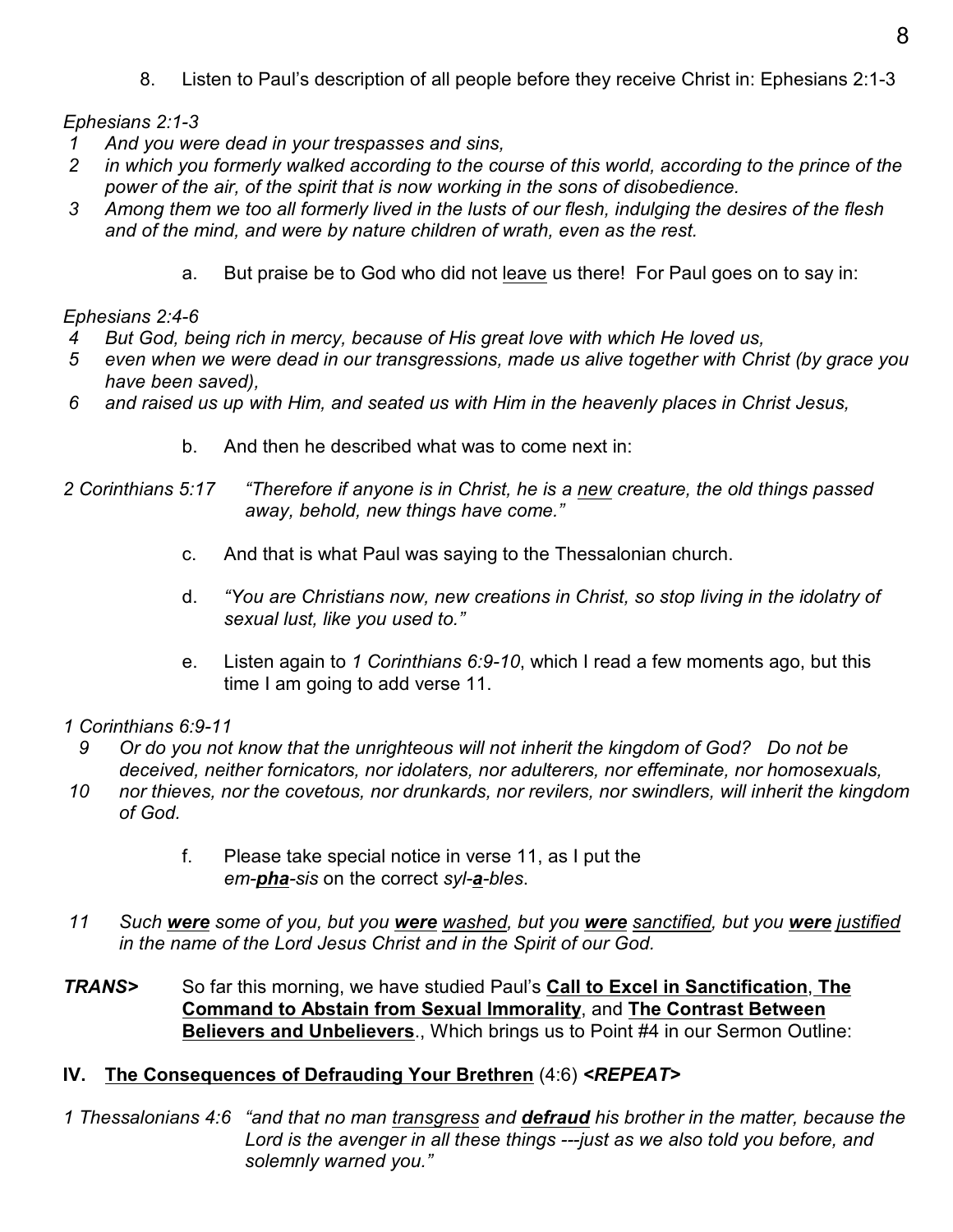- A. For a Christian to *"transgress"*, means to sin against his brother or sister in Christ, by taking advantage of them.
	- 1. And in this case, the sin is that of *"defrauding."*
	- 2. To defraud means to stir up a desire in someone that you cannot or will not righteously fulfill.
	- 3. A home owner might be required to make a partial payment in advance, so his contractor can buy the needed materials to do the job.
		- a. However, if the contractor runs off with the money, without doing the work, he has *"defrauded"* the home owner.
		- b. Or if the contractor completes the work, and the home owner refuses to pay for it, then he has *"defrauded"* the contractor of his wages.
		- c. In both cases there were desires and agreements that were not fulfilled.
	- 4. But Paul is not talking about work and payments here, because the context is specifically referring to sexual defrauding, which is the stirring up of sexual desires in another person, that cannot be righteously fulfilled.
	- 5. Now God created and designed woman to become sexually motivated and stirred up, by the tender words and touch of her husband.
		- a. But selfish men often take advantage of women by defrauding them with words that they have no right to use, and touches that they have no right to make.
		- b. When a woman says, *"I love you"* to a man, he might react by saying, *"That's nice, would you please pass me the popcorn."*
		- c. But when a man says, *"I love you"* to woman, her heart can start doing flip-flops.
		- d. That is why I told all the young men, who wanted to court any of my daughters, that they were never to say *"I love you"*, until they were ready to put an engagement ring on her finger, and I was to be the first one to hear of it when they asked me for her hand in marriage.
		- e. Dads need to tell their daughters that when a man says, *"I love you"* before he is ready to marry you, he is really saying *"I love me, and me wants you."*
		- f. For many women, an arm around the shoulder, or hugs, or even just holding hands, can be defrauding, because they stir up desires which cannot be righteously fulfilled, and if that's you, then you need to tell him to keep his paws off.
	- 6. Now while the woman is created to become sexually motivated by the tender talk and touch of her husband, the man was created and designed to become sexually motivated by the physical form of his wife.
		- a. But because of the ruination of sin that has come upon all men, we can become sexually stirred up by looking at the physical form of any woman.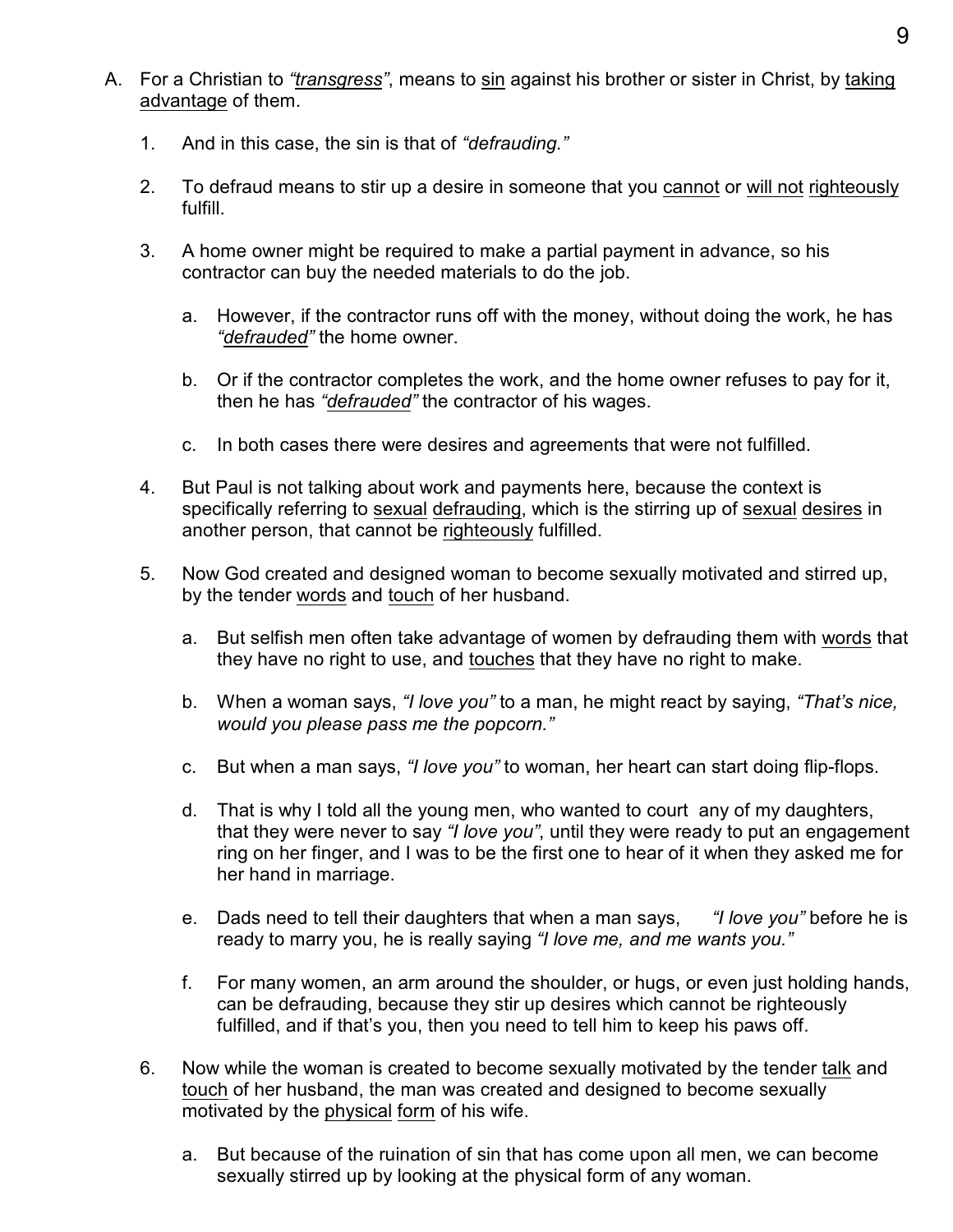- b. And that is why righteous Job declared in:
- Job 31:1 "I have made a covenant with my eyes, How then could I gaze at a virgin?"
	- c. As we have seen earlier, Jesus warned men not to lust after women, and thereby commit adultery in their hearts.
	- d. However, when we are walking down the street, it is not always possible to avoid noticing a woman, who is dressed in a defrauding manner.
		- (1) So it is not the unintentional noticing that is sin.
		- (2) It is the deliberate extended gazing, the second look at the woman, with lust in the heart, that is the sin.
	- e. And to my Christian sisters I say that, it is hard enough for us to avoid the second look, but when you deliberately or even innocently wear revealing or tight fitting clothing, you are defrauding your brothers in Christ and you are tempting them to stumble into sin.
	- f. I will never forget one arrogant woman who proudly declared, *"I have a right to wear whatever I want and to reveal as much as I want, and if men have a problem with that, its their problem not mine!"*
	- g. And just how serious is such arrogant selfishness?
	- h. Listen to Jesus' warning in:

## *Matthew 18:6-7*

- *6 but whoever causes one of these little ones who believe in Me to stumble, it would be better for him to have a heavy millstone hung around his neck, and to be drowned in the depth of the sea.*
- *7 Woe to the world because of its stumbling blocks!, For it is inevitable that stumbling blocks come, but woe to that man* **<or the woman>** *through whom the stumbling block comes!*
	- i. Simply put, Men and women, if you lay sexually defrauding *stumbling blocks* of temptation, that lead your sisters or brothers in Christ into sin, Jesus said in no uncertain terms that you would be better off being **drowned**!
	- j. Christians are to bless and encourage our brethren to holiness and sanctification, **NOT** defraud and tempt them to sin.
	- k. And if you will not do stop defrauding others out of love for them and love for God, then at least stop it out of fear.
	- l. Listen to Paul's warning in verse 6 of our passage:
- *1 Thessalonians 4:6 "and that no man transgress and defraud his brother in the matter because the Lord is the avenger in all these things, just as we also told you before and solemnly warned you."*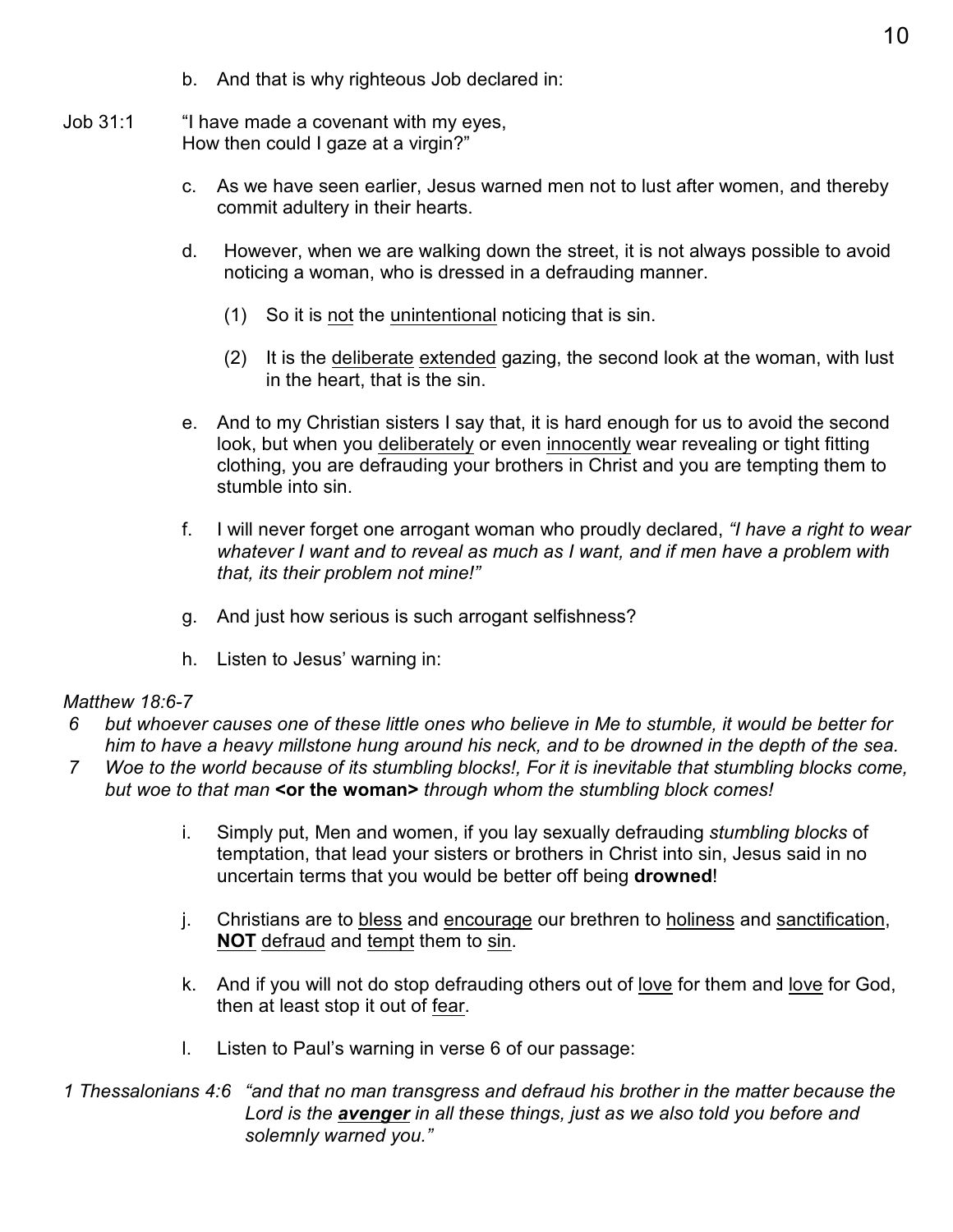- m. This powerful warning should strike fear into the heart of anyone who defrauds, because Paul is declaring that God Himself, will personally bring His vengeance upon anyone sexually defrauds others.
- 7. Apparently, Paul had *solemnly warned* them of the terrible consequences of sexually defrauding before, and now he was warning them again.
- B. Now before I move on to my final point this morning, I want to say something very positive and encouraging to those who make careful and deliberate efforts to prevent the defrauding of others.
	- 1. As you can probably imagine, I have performed a ton of weddings over the last 40 years, and I require a minimum of 3 months of weekly premarital counseling, with piles of homework, before I will marry any couple.
	- 2. And as I cover this matter of defrauding very extensively in our first session, I encourage my couples to set their *physical fence-lines* very high.
		- a. Now what do I mean by a *physical fence-line?*
		- b. A fence is designed to keep some people **out**, and other people **in**, and so it is with a *physical fence-line.*
		- c. It is hard for couples to keep their emotions, and the fires of passion under control, so *physical fence-lines* need to be set up set up to prevent the defrauding of one another.
		- d. And just as I instructed all of my children, I also encourage my engaged couples to *"Keep your lips on your own face!"*
		- e. Simply put, if you never start the fire of passion, then you won't need to figure out how to bring the flames under control!
		- f. Therefore almost all my engaged couples have joyfully covenanted together to have no kissing until, until I pronounce them Husband and Wife.
		- g. Now as part of our pre-marital counseling plan, we build in a six week, and a six month, and a one-year counseling tune-up session after the wedding.
		- h. And at the six week session, I ask all my couples this question: *"Do you wish that you would have had lower physical fence-lines during your courtship and engagement?"*
		- i. Can you guess their answer? Without exception, every one of our couples has thanked me for encouraging them to *"Keep their lips on their own face"* and their "paws in their own pockets!!"
- **TRANS>** Which brings us to our final point this morning:

## **V. The Conclusion of Paul's Exhortation** (4:7-8) *<REPEAT>*